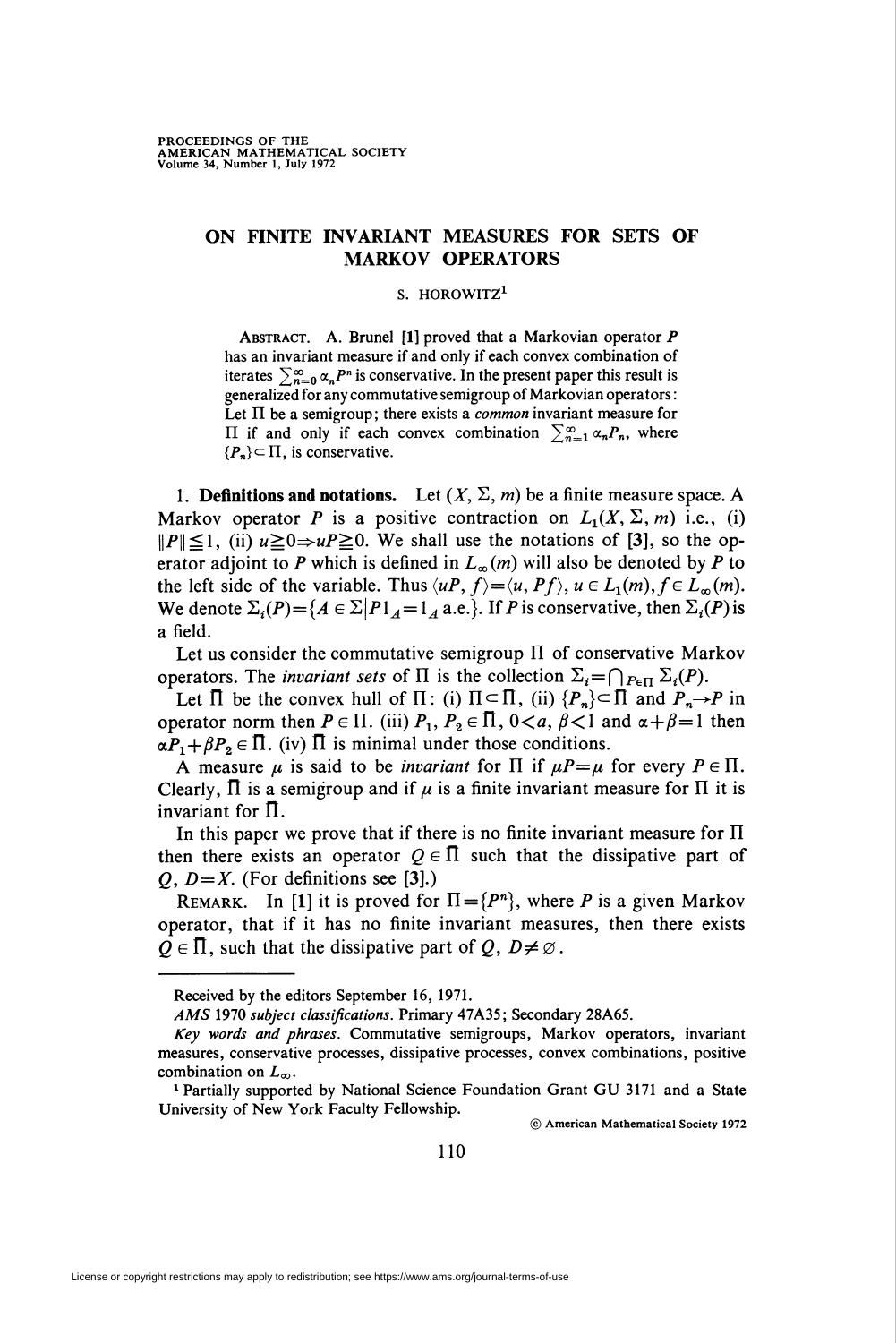## 2. Conservative operators and invariant measures.

LEMMA 2.1. If there are no finite invariant measures for  $\Pi$ , then there exists  $\{P_n\} \subset \Pi$  and  $0 \leq f \in L_\infty(m)$  such that  $\sum_{n=1}^\infty P_n f \in L_\infty(m)$ .

PROOF. In [4] it is proved that if there exists no finite invariant measure then there exists  $0 \leq g \in L_{\infty}(m)$  such that inf{ $\{Pg \, dm \mid P \in \Pi\}=0$ . Hence by slight modifications of the proof of Lemma C, Chapter IV of [3], or of the more elegant proof of this lemma which appears in [2], Lemma 2.1 can be proved.

Let us define the space:

$$
(2.1) \tL = \mathrm{spn}\{(I - P)L_{\infty}(m) \mid P \in \Pi\}.
$$

The orthogonal complement of L is

$$
(2.2) \tL^{\perp} = \{ \nu \in L^*_{\infty}(m) \mid \nu P = \nu \ \forall P \in \Pi \}
$$

 $L_{\infty}^{*}(m)$  is the space of the charges (finitely additive measures). If  $P1 = 1$ , as. it is in the conservative case, then  $vP = v$  implies  $v^+P = v^+$ . Define:

$$
(2.3) \tM = \{ v \in L^*_{\infty}(m) \mid v \ge 0, \|v\| = 1, vP = v \ \forall P \in \Pi \}.
$$

It is easy to show that:

$$
(2.4) \t f \in L \Leftrightarrow \langle v, f \rangle = 0, \t v \in M.
$$

LEMMA 2.2. If there exists no finite invariant measures for  $\Pi$ , then there exists  $0 \neq f \geq 0$  such that  $f \in L$ .

**PROOF.** Let f be the function of Lemma 2.1. It is clear that  $\langle v, f \rangle = 0$ or each  $\nu \in M$  and by (2.4),  $f \in L$ .

LEMMA 2.3.  $X$  may be decomposed uniquely into the disjoint union  $X=X_0\cup X_1$  where (i)  $X_0, X_1\in \Sigma_i$ . (ii) There exists a finite invariant measure for  $\Pi$  equivalent to m $I_{X_1}$ . (iii) There exists  $\{A_n\} \subset \Sigma$  with  $A_n \nearrow X_0$ , and  $1_{A_n} \in L$ ,  $\forall_n$ .

**PROOF.** Let  $\mu$  be any finite invariant measure for  $\Pi$ , let  $B = \text{supp }\mu$ ; it is easy to see that  $B \in \Sigma_i$ . Let  $\alpha = \sup\{m(B)|B=\sup p \mu, \mu \text{ a finite invariant }\}$ measure for  $\Pi$ . Hence there exists a sequence of finite invariant measures  $\{\mu_n\}$ , such that  $m(B_n)\nearrow \alpha_\infty$ , where  $B_n = \sup \mu_n$ . Define  $X_1 = \bigcup_{n=1}^\infty B_n$  and  $\lambda = \sum_{n=1}^{\infty} (1/2^n) \mu_n$  and then  $\lambda$  is a finite invariant measure with supp  $\lambda =$  $x_1$ ,  $m(X_1) = \alpha$ , and  $X_1 \in \Sigma_i$  (or  $P1_{X_1} = 1_{X_1}$ ,  $\forall P \in \Pi$ ). Define  $X_0 = X - X_1$ , assume that there exists a finite invariant measure for  $\Pi$ ,  $\lambda'$  supported on  $X_0$ . Let supp  $\lambda' = B' \subset X_0$ , then  $\lambda + \lambda'$  is a finite invariant measure for  $\Pi$ ,  $supp(\lambda + \lambda') = X_1 \cup B'$  and  $m(X_1 \cup B') > \alpha$ , a contradiction.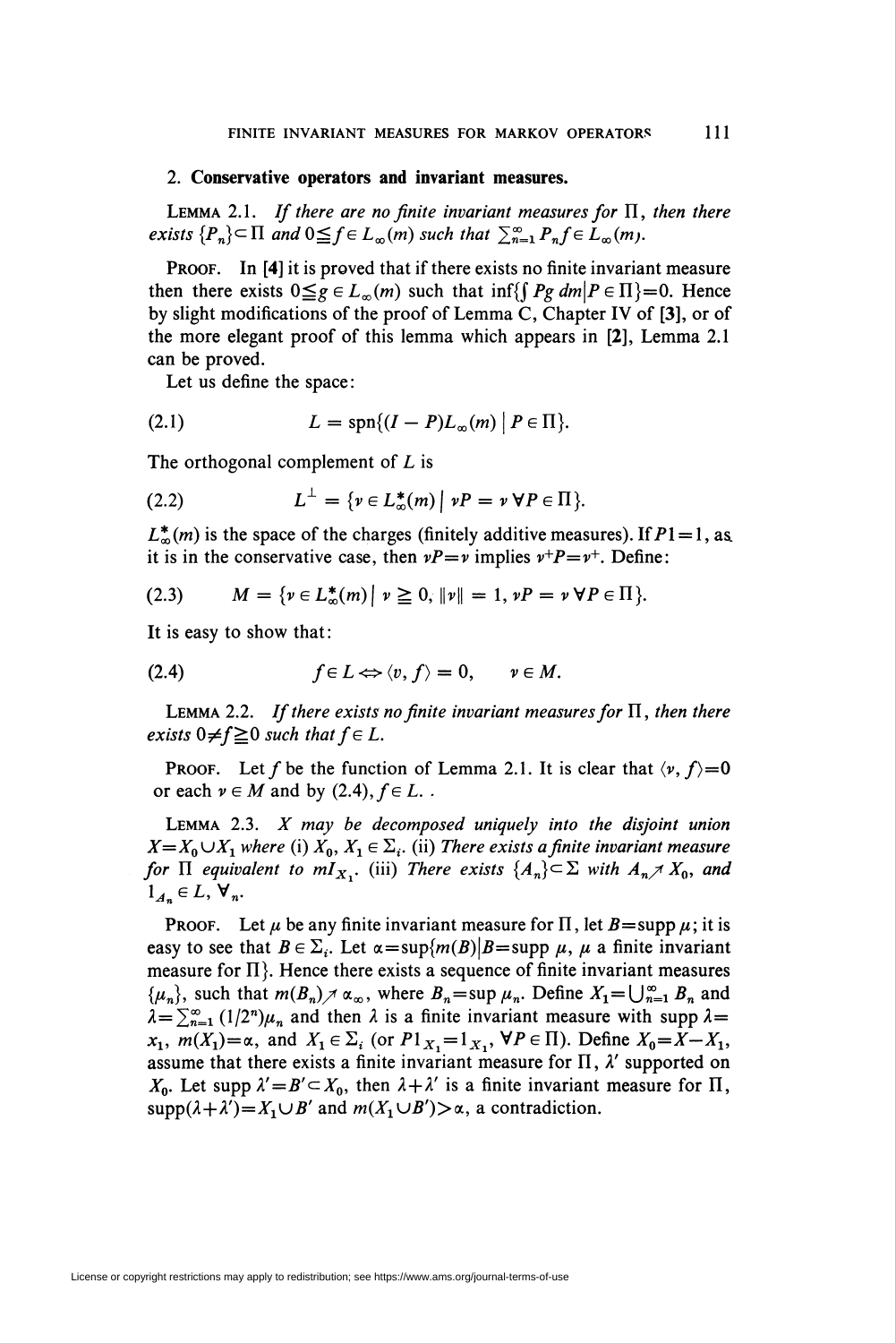Since  $X_0 \in \Sigma_i$  (and  $P1_{X_0} = 1_{X_0}$ ) we can restrict the Markov operators of II to  $(X_0, \Sigma_{X_0}, mI_{X_0})$ , and apply Lemma 2.2. Formula (2.4) implies that if  $0 \leq g \leq f$  and  $f \in L$  and  $g \in L$ , and if  $0 \leq f$ ,  $g \in L$ , then  $\max(f, g) \in L$ . Let  $\mathfrak{A} = \{A \mid 1_A \in L\}$ ; clearly if  $0 \leq f \in L$  and  $A = \{f \geq \varepsilon > 0\}$  then  $A \in \mathfrak{A}$ , if  $A \in \mathfrak{A}$  and  $B \subseteq A$  then  $B \in \mathfrak{A}$ , and if A,  $B \in \mathfrak{A}$  then  $A \cup B \in \mathfrak{A}$ . Let  $\beta =$  $\sup\{m(A)|A\in\mathfrak{A}\}\$ . There exists a sequence  $\{A_n\}$  such that  $m(A_n)\neq\beta$ . It can be supposed that  $A_n \subset A_{n+1}$ ,  $\forall_n$  (if not, replace  $A_n$  by  $A'_n = \bigcup_{k=1}^n A_n$ , and then  $A'_n \in \mathfrak{A}$  and  $m(A'_n) \neq \beta$ ). Let  $A_n \neq X'_0$ . If  $X'_0 \notin \Sigma_i$  then there exists  $P \in \Pi$  such that  $\{P1_{X_0} > 0\} \notin X'_0$ , and hence  $\exists_n, \varepsilon > 0$  such that  $\{P1_{A_n} > \varepsilon\} \notin \Pi$  $X'_0$ . Let  $E = {P1_A > \varepsilon}$ ,  $1_E \in L$  by (2.4), because for each  $\nu \in M$  we have:

$$
\langle \nu, 1_B \rangle \leq (1/\varepsilon) \cdot \langle \nu, P1_{A_n} \rangle = (1/\varepsilon) \cdot \langle \nu, 1_{A_n} \rangle = 0.
$$

Denote  $A'_n = A_n \cup E$ ,  $A'_n \in \mathfrak{A}$  and  $m(A'_n) \neq m(X'_0 \cup E) > \beta$ , a contradiction, hence  $X'_0 \in \Sigma_i$ .

If  $X'_0 \neq X_0$ , then we can restrict the Markov operators of  $\Pi$  to  $(X_0 - X'_0,$  $\Sigma_{X_0-X_0}$ ,  $mI_{X_0-X_0}$ ), and by Lemma 2.2 there exists  $\mathfrak{A} \ni E \subseteq X_0-X_0$ , denote  $A'_n = A_n \cup E$ ,  $A'_n \in \mathfrak{A}$  and  $m(A'_n) \neq m(X'_0 \cup E) > \beta$ , a contradiction. So,  $X'_0 = X_0$  and Lemma 2.3 is proved.

**LEMMA 2.4.** Let  $\{A_n\}$  be the sequence of Lemma 2.3, part (iii), then for each n and for each  $\varepsilon > 0$ , there exists an operator  $Q \in \Pi$  such that  $||Q1_{A_n}||_{\infty} <$  $\varepsilon$ .

**PROOF.**  $1_{A_n} \in L$ , hence there exist  $f_1, f_2, \dots, f_j \in L_\infty$  and  $P_1, P_2, \dots, P_j \in L_\infty$  $P_i \in \Pi$  such that

 $||(f_1 - P_1f_1) + (f_2 - P_2f_2) + \cdots + (f_i - P_if_i) - 1_{A_n}|| < \varepsilon/2.$ 

Hence:

$$
\begin{split}\n&\left\|\frac{1}{N^{j}}\sum_{i_{1}=1}^{N}\sum_{i_{2}=1}^{N}\cdots\sum_{i_{j}=1}^{N}P_{1}^{i_{1}}P_{2}^{i_{2}}\cdots P_{j}^{i_{j}}1_{A_{n}}\right\|_{\infty} \\
&\leq \left\|\frac{1}{N^{j}}\sum_{i_{1}=1}^{N}\sum_{i_{2}=1}^{N}\cdots\sum_{i_{j}=1}^{N}P_{1}^{i_{1}}P_{2}^{i_{2}}\cdots P_{j}^{i_{j}}(f_{1}-P_{1}f_{1})\right\|_{\infty} \\
&+ \left\|\frac{1}{N^{j}}\sum_{i_{1}=1}^{N}\sum_{i_{2}=1}^{N}\cdots\sum_{i_{j}=1}^{N}P_{1}^{i_{1}}P_{2}^{i_{2}}\cdots P_{j}^{i_{j}}(f_{2}-P_{2}f_{2})\right\|_{\infty} + \cdots \\
&+ \left\|\frac{1}{N^{j}}\sum_{i_{1}=1}^{N}\sum_{i_{2}=1}^{N}\cdots\sum_{i_{j}=1}^{N}P_{1}^{i_{1}}P_{2}^{i_{2}}\cdots P_{j}^{i_{j}}(f_{j}-P_{j}f_{j})\right\|_{\infty} \\
&+ \left\|\frac{1}{N^{j}}\sum_{i_{1}=1}^{N}\sum_{i_{2}=1}^{N}\cdots\sum_{i_{j}=1}^{N}P_{1}^{i_{1}}P_{2}^{i_{2}}\cdots P_{j}^{i_{j}} \\
&\times [(f_{1}-P_{1}f_{1})+(f_{2}-P_{2}f_{2})+\cdots+(f_{j}-P_{j}f_{j})-1_{A_{n}}]\right\|_{\infty}.\n\end{split}
$$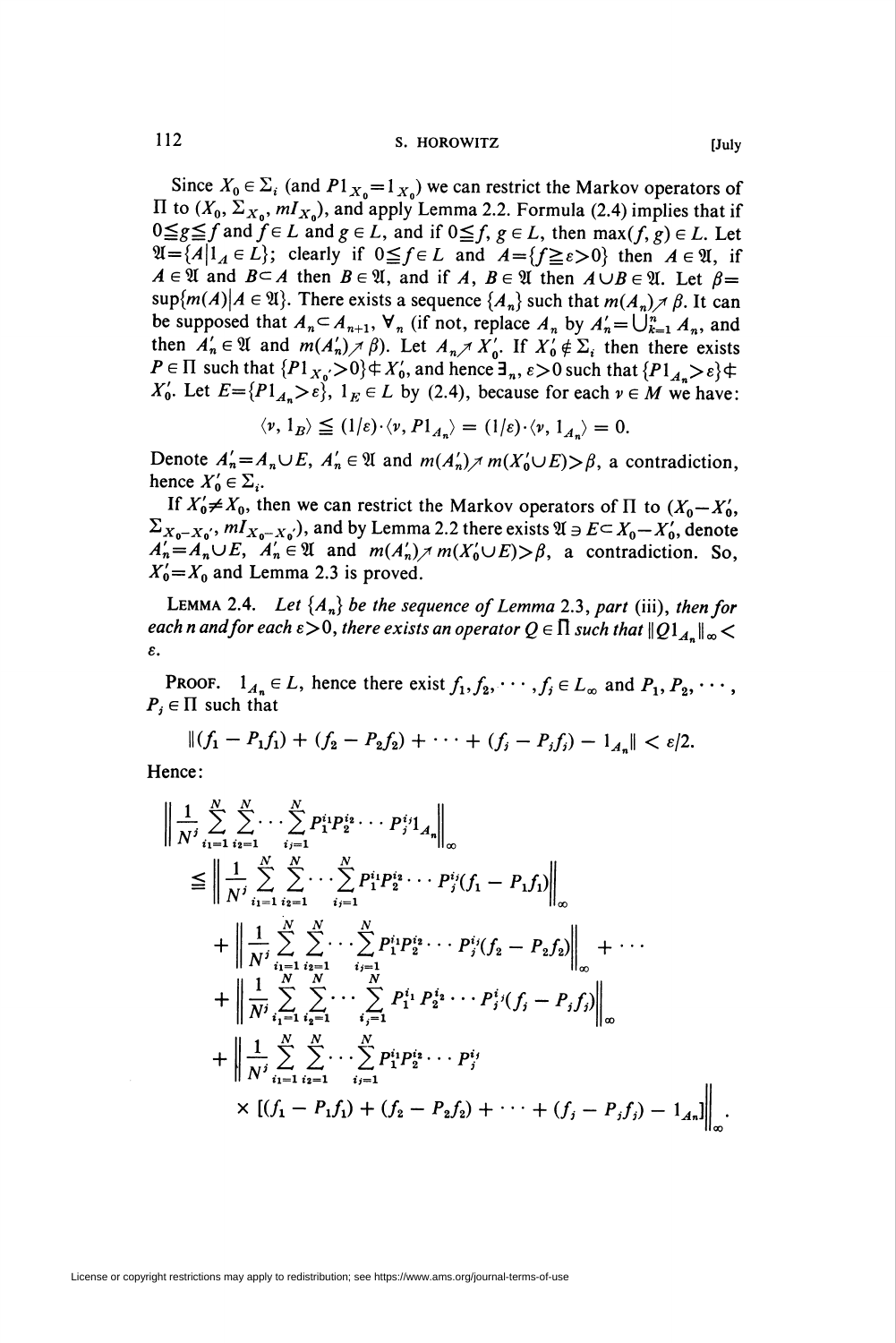113

But

$$
\left\| \frac{1}{N^j} \sum_{i_1=1}^N \sum_{i_2=1}^N \cdots \sum_{i_k=1}^N \cdots \sum_{i_j=1}^N p_1^{i_1} p_2^{i_2} \cdots p_k^{i_k} \cdots p_j^{i_j} (f_k - P_k f_k) \right\|_{\infty}
$$
  
= 
$$
\left\| \frac{1}{N^{j-1}} \sum_{i_1=1}^N \sum_{i_2=1}^N \cdots \sum_{i_{k-1}=1}^N \sum_{i_{k+1}=1}^N \cdots \sum_{i_j=1}^N p_1^{i_1} p_2^{i_2} \cdots p_{k-1}^{i_{k-1}} p_{k+1}^{i_{k+1}} \cdots p_j^{i_k} \right\|_{\infty}
$$
  

$$
\times \left[ \frac{1}{N} \sum_{i_k=1}^N P_k^{i_k} (f_k - P_k f_k) \right] \right\|_{\infty}
$$

 $\leq 2 \|f_k\|_{\infty}/N,$ 

if N is sufficiently large then  $2||f_k||_{\infty}/N \leq \varepsilon/2j$  for  $1 \leq k \leq j$ . Let

$$
Q = \frac{1}{N^j} \sum_{i_1=1}^N \sum_{i_2=1}^N \cdots \sum_{i_j=1}^N P_1^{i_1} P_2^{i_2} \cdots P_j^{i_j}
$$

and then  $||Q1_{A_n}|| < \varepsilon$ .

**LEMMA 2.5.** Let  $\{A_n\}$  be the sequence of Lemma 2.3, part (iii), then there exists an operator  $V \in \Pi$  such that  $\lim_{k\to\infty} ||V^k l_{A_m}||_{\infty} = 0$ ,  $\forall n$ .

PROOF. By Lemma 2.4 it can be shown that there exists a sequence of operators  $\{Q_n\} \subset \Pi$  such that  $||Q_n|_{A_n}|| \leq 1/n$ . Let  $\alpha_n$  be positive numbers such that  $\sum_{n=1}^{\infty} \alpha_n = 1$ . Let  $V = \sum_{n=1}^{\infty} \alpha_n Q_n$ , then  $V \in \overline{\Pi}$ . Given an integer N, denote  $\beta = \sum_{n=1}^{N} \alpha_n$ ,  $\gamma = \sum_{n=N+1}^{\infty} \alpha_n$ ,  $\beta + \gamma = 1$ . Define the operators  $R = (1/\beta) \sum_{n=1}^{N} \alpha_n Q_n$  and  $S = (1/\gamma) \sum_{n=N+1}^{\infty} \alpha_n Q_n$ ,  $R, S \in \Pi, \beta R + \gamma S = V$ , and  $||S1_{A_N}||_{\infty} \leq 1/N$ . Hence

$$
||V^k1_{A_N}||_{\infty} = ||(\beta R + \gamma S)^k1_{A_N}|| \leq \beta^k ||R^k1_{A_N}||_{\infty} + ||S1_{A_N}||_{\infty} \leq \beta^k + 1/N.
$$

Thus for k sufficiently large we have for each  $1 \le n \le N$ ,  $||V^k|_{A_n}||_{\infty} \le 2/N$  but *N* is arbitrary, hence  $\lim_{k\to\infty} ||V^k|_{A_n} ||_{\infty} = 0$ ,  $\forall n$ .

**THEOREM.** Let  $X = X_0 \cup X_1$  be as in Lemma 2.3. Then there exists an operator  $U \in \Pi$  such that  $X_1$  and  $X_0$  are the conservative and dissipative parts, respectively, for U.

**PROOF.** Let V be as in Lemma 2.5. Define the sequence of integers  $\{n_k\}$ inductively:

$$
n_1 = 1, \t n_{k+1} = n_k + 1, \t ||V^{j1}1_{A_{n_{k+1}}}||_{\infty} \leq \frac{1}{n_k + 1}, \t V^{j} \geq k + 1,
$$
  
=  $n_k$ , otherwise.

Clearly  $n_k \nearrow \infty$ , and  $\lim_{k \to \infty} ||V^k|_{A_{n_k}} || = 0$ , where  $\{A_n\}$  is the sequence of Lemma 2.3, part (iii). Let  $\{c_k\}$  be the sequence of Lemma 3 of [1] such that  $\sum_{k=0}^{\infty} c_k ||V^k|_{A_{nk}} ||_{\infty} < \infty$ . It is obvious that  $\sum_{k=0}^{\infty} c_k ||V^k|_{A_{nk}} ||_{\infty} < \infty$  for each *n*.